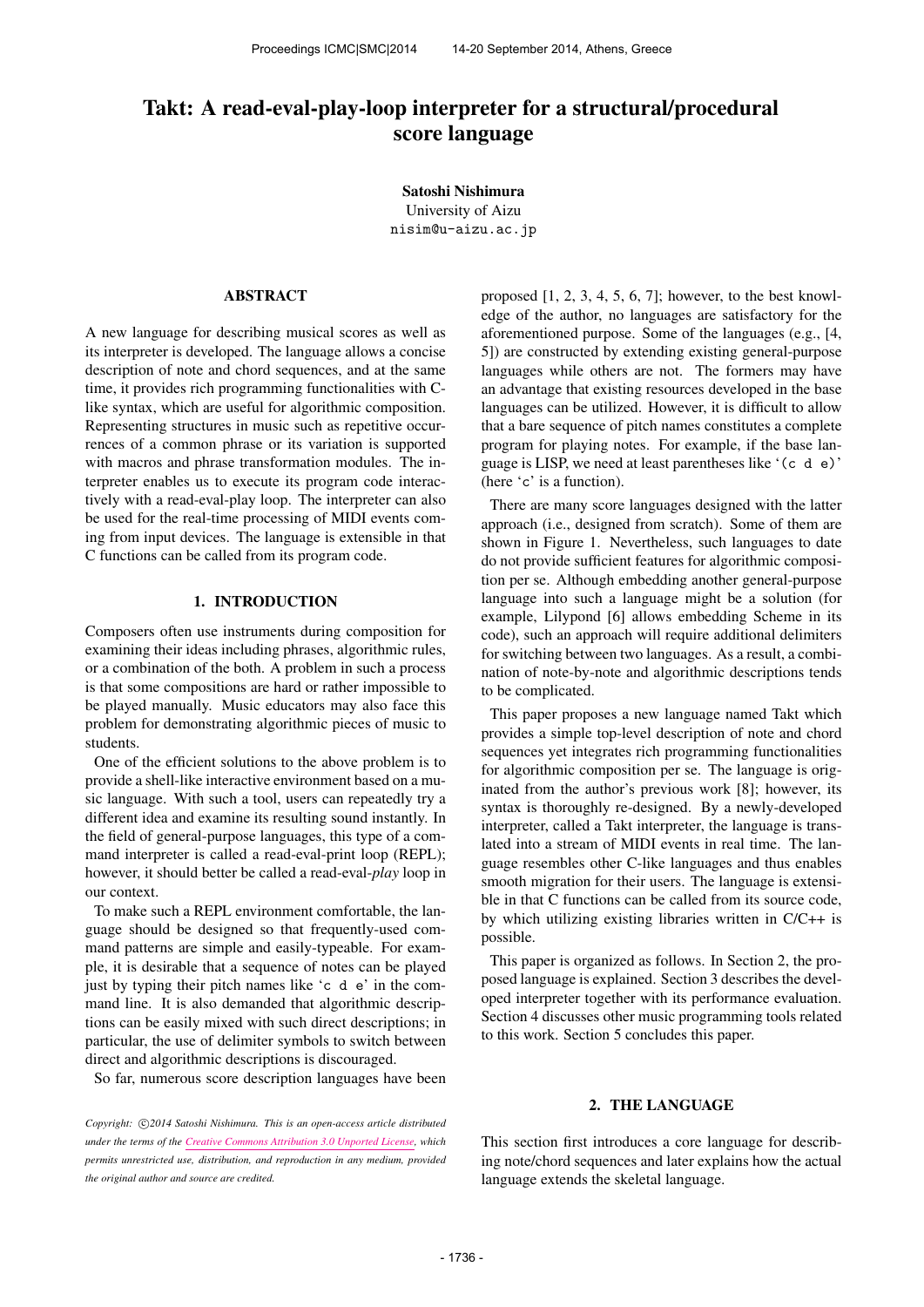

```
SCORE [1]
  P2 RHY/-16/16 X 7/8 X 4;
  P3 NOTES/R/C4/D/E/F/D/E/C/G/C5/B4/C5;
DARMS (The Note-Processor Dialect) [3]
  RS -1 0 1 2 0 1 -1 3E 6 5 6
MML [3]
  L16RCDEFDECL8G>C<B>C
ABC [7]
  L:1/8
  R z/C/D/E/ F/D/E/C/ GcBc
Lilypond [6]
  r16 c' d' e' f' d' e' c' g'8 c'' b' c''
```
Takt

 $\{r \in d \in f \in c\} \setminus \{g \in b \in c\}$ or l16 r c d e f d e c g~ ^c~ b~ ^c~

Figure 1. Comparison of Score Description Languages.

## 2.1 The Core Language

The syntax of the core language with a start symbol  $s$  is as follows:

| Score:      | $s ::= \varepsilon   sp   s x = e$                |
|-------------|---------------------------------------------------|
| Phrase:     | $p ::= c   \{s\}   [s]   p m   p   f   p \circ p$ |
| Expression: | $e ::= n   x   e + e   e * e   $                  |
| Pitch:      | $c ::= c   c#   d      c      r$                  |
| Modifier:   | $m ::= *   \   \   \   \ $                        |
|             | Transformation: $f ::=$ Transpose(e)   Inverse(e) |
|             | Retrograde()                                      |

where  $n$  and  $x$  represent a constant and a variable, respectively. Figure 2 shows an example of music written in this language.

The whole score is composed of phrases and assignments. Each phrase corresponds to a fragment of music. Such a phrase consists of a note, a braced block, or a bracketed block, optionally followed by phrase-modifying notations.

Each note is represented by a user-definable pitch name, which is by default an English pitch name. The attributes of the note such as length (aka note value) or velocity (aka dynamics) are obtained from the current *context*, which is a map from a set of variables to their values. Using the assignment  $x = e$ , the value of x in the context is set to the value of the expression  $e$ .

The braces '{' and '}' create a new copy of the current context and execute the score therein with the new context. Then, the context is resumed to the original one. For example, 'v=80 c {v=90 d e}  $f'$  will play a C note with velocity 80, D and E notes with velocity 90, and then an F note again with velocity 80. The brackets '[' and ']' also save and restore contexts, and in addition, they perform phrases therein in parallel. They are used for representing chords or polyphony.

When a phrase is accompanied with a modifier such as

```
\Gamma{ /* the first voice */
    {r c d e f d e c}\\{g ^c b ^c}\
    { ^d g a b ^c a b g }\\ {^d ^g ^f ^g}\
                           .
                           .
                           .
    \{\hat{c} bb a g f a g bb \} \setminus \{{a b ^c e d ^c f b}\\
     [e g \n\degree c]**
  }
  { /* the second voice */
    o=3
    r* {r c d e f d e c}\\
     {g \supseteq g} \Gamma fr g a b \hat{C} a b g}\\
                           .
                           .
     {e c d e {f d e f}\ g _g}\
     [-c \ c]**}
]
```
Figure 2. The beginning and ending parts of the J. S. Bach two-part invention BWV 772 written in the core language. Each note or rest is represented by an alphabetical letter. The '\*' and '\' signs specify note length. The '<sup>-</sup>' and '\_' signs adjust octaves. The 'o=3' assignment lowers the default octave.

'\*', the context for the phrase is temporarily modified. For example, the '\*' modifier doubles the length attribute of notes, while the '\' modifier halves it. Hence, 'c\\' represents a sixteenth note with the C pitch, since the default length is a quarter note. The '<sup>\*</sup>' modifier adds two lengths like a tie.

A phrase can be transformed with programmable rules. For example, the 'Transpose $(e)$ ' transformation adds the value of  $e$  to the pitch (in semitones) of each note.<sup>1</sup> The 'p|f' syntax applies the transformation f to the phrase p. The currently available pre-defined transformations are listed in Figure 3.

The ' $p \otimes p$ ' syntax provides a special form of transformation that applies the rhythmic structures as well as velocity fluctuations in the second phrase to the first phrase.<sup>2</sup> For example, '{e f g a}@{c\* c\}' is equivalent to '{e\* f\  $g* a$  a \}. This feature is useful when one wants to share rhythmic structures or expressive controls across phrases with different pitches.

#### 2.2 The Actual Language

In addition to the functions of the core language, the actual language includes the following features.

#### *2.2.1 Programming Features*

Most functionalities found in other general-purpose interpretive languages like Perl [10] are also provided in Takt. They include loops, conditional constructs, arithmetic/logical

<sup>1</sup> Transformation is also found in early notation languages like SCORE [1], although SCORE's transformation was not programmable.

<sup>2</sup> Similar notion has been proposed as the *slap* structure [9] in the field of musical knowledge representation.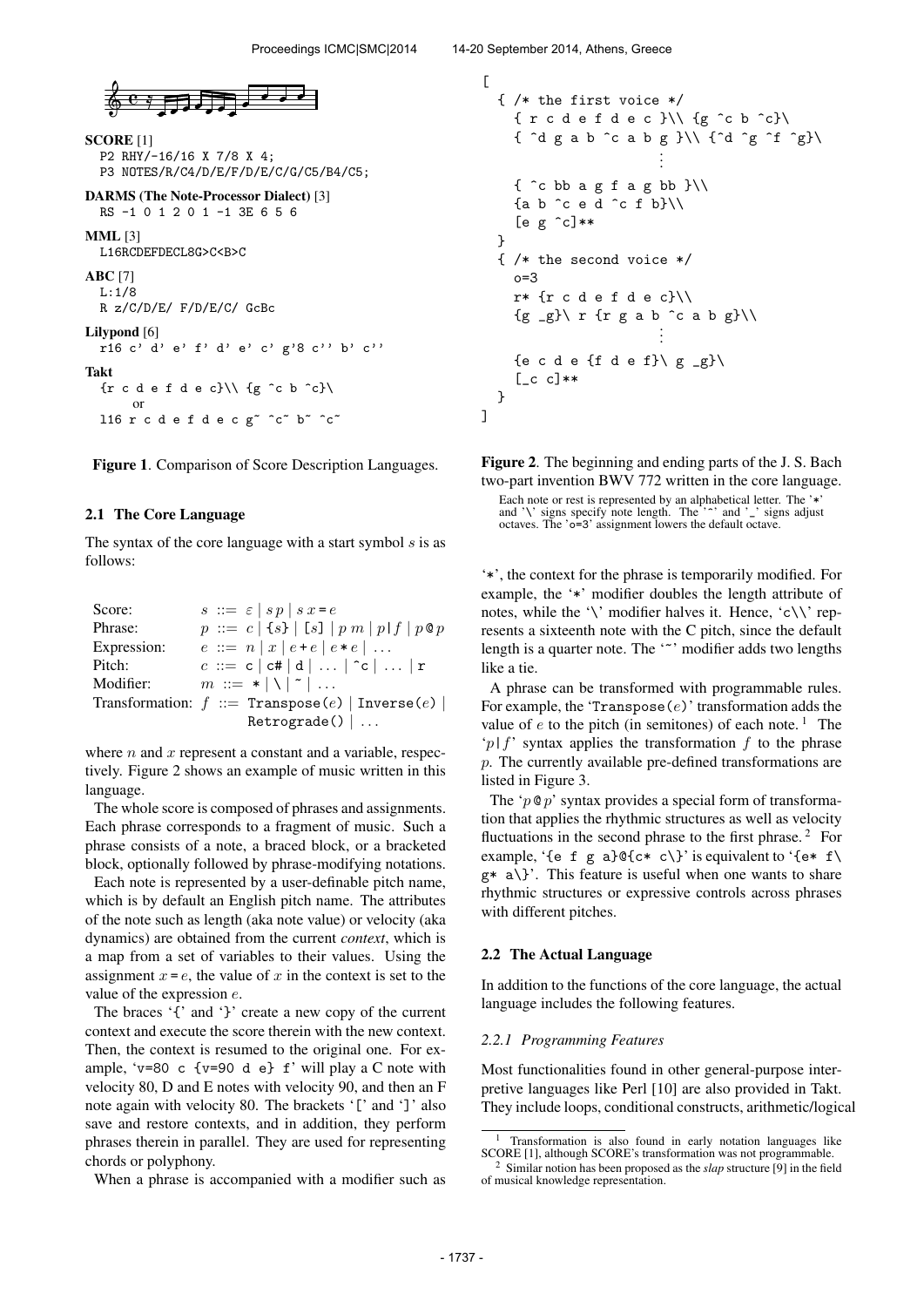| Transpose    | Chromatic or diatonic transposition   |  |
|--------------|---------------------------------------|--|
| Invert       | Chromatic or diatonic pitch inversion |  |
| ConvertScale | Pitch mapping between two scales      |  |
| Retrograde   | Retrograde (playing backwards)        |  |
| TimeStretch  | Time scaling                          |  |
| AddNotes     | Adding new note(s) for each note      |  |
|              | (for octaving or harmonizing)         |  |
| Modify       | Event modification using assignments  |  |
| SelectIf     | Event selection with conditions       |  |
| Clip         | Time-range cutting                    |  |
| Swing        | Simple time deformation               |  |
| Quantize     | Time quantization                     |  |
| Arp          | Arpeggio effect                       |  |
| ModifyChords | Modifying each note of chords using   |  |
|              | assignments                           |  |
| Grace        | Adding grace note(s) for each note    |  |
| Roll         | Drum-rolling effect                   |  |
| Trill        | Trill effect                          |  |
| Tremolo      | Tremolo effect                        |  |

Figure 3. List of available transformations.

operators, classes, macros and high-order functions. Supported data types include integers, floating-point numbers, rational numbers, arrays, strings, and associative lists (aka hashes). The language syntax is designed so that statement separators or terminators (like the semicolons in the C language), which often bring confusion for beginners, are not required.

In the actual language, statements for programming and the phrases in the core language are comparable syntax elements, and therefore, programming constructs can be arbitrarily mixed with the musical descriptions. For example, the for statement of the language can be used for repeating a phrase as follows:

```
for(i,1,4) { c e g }
```
Meanwhile, the same syntax can be used in numeric programming like the following:

```
var sqrsum = 0
for(i,1,10) { sqrt + = i * i }
```
Thus, the language avoids redundant learning efforts.

### *2.2.2 Macros*

It is possible to define a phrase as a macro and reuse it later. For example, the following example defines the phrase as a macro named 'x'.

```
var x = \{c \in c \in c \in f \leq r^*\}
```
Once a macro is defined, it can be invoked simply by placing its name. For example, a two-voice canon can be described as

[x {r\*\* x}]

where 'r\*\*' represents a whole rest. Moreover,

```
[x \{r** x\} | \text{Transpose}(6)]
```

```
var p1 = {c d e f d e c}\\
\Gamma{ /* the first voice */
    r\\p1 {g ^c b ^c}\
     \hat{d}\ p1|Transpose(7) {\hat{d} \hat{g} \hat{f} \hat{g}\.
                            .
                            .
     \hat{c}\setminusp1|Invert(c,Scale.major(c))|Transpose(10)
     {a b ^c e d ^c f b}\\
     [e g \n\degree c]**
  }
  { /* the second voice */
    n=3r* r\\ p1
     {g \leq g} \ r r \ \ Q \ p1| \text{Transpose}(7).
                            .
    {e c d e {f d e f}\ g_g}\
     [-c \ c]**}
]
```
Figure 4. Another description of the invention written in the actual language.

will construct a polytonal canon by using the transformation. Figure 4 shows how macros and transformations can be used for representing the structure of music.

Macros in Takt are treated as objects just like functional languages considering functions as first-class objects. For example, they can be stored into an array as below.

$$
\text{var phrases} = \text{\%}[\{c \ d \ e \ c\}, \ \{e \ f \ g \ e\}, \ \{d \ e \ f \ d\}]
$$

The '%[' and ']' signs construct an array. The macros stored in the array can, for example, be picked randomly and invoked as follows:

phrases[irand(0,2)]

#### *2.2.3 Functions*

Takt provides named and unnamed functions that are treated as objects. The body of such functions can be described either in Takt or in an external language like C++.

Functions in Takt can be used for defining not only computing tasks but also parametric musical phrases. For example, the following function defines a simple accompaniment pattern.

def waltz(p1:quote, p2:quote) { p1 p2 p2 }

After this definition, 'waltz $(c, [e \ g])$ ' will be equivalent to 'c  $[e \ g]$   $[e \ g]'$  (the 'quote' directive makes each argument received as a macro object).

## *2.2.4 Repetition*

In addition to loop constructs such as for and while, a handy way for repetition is provided. When a phrase is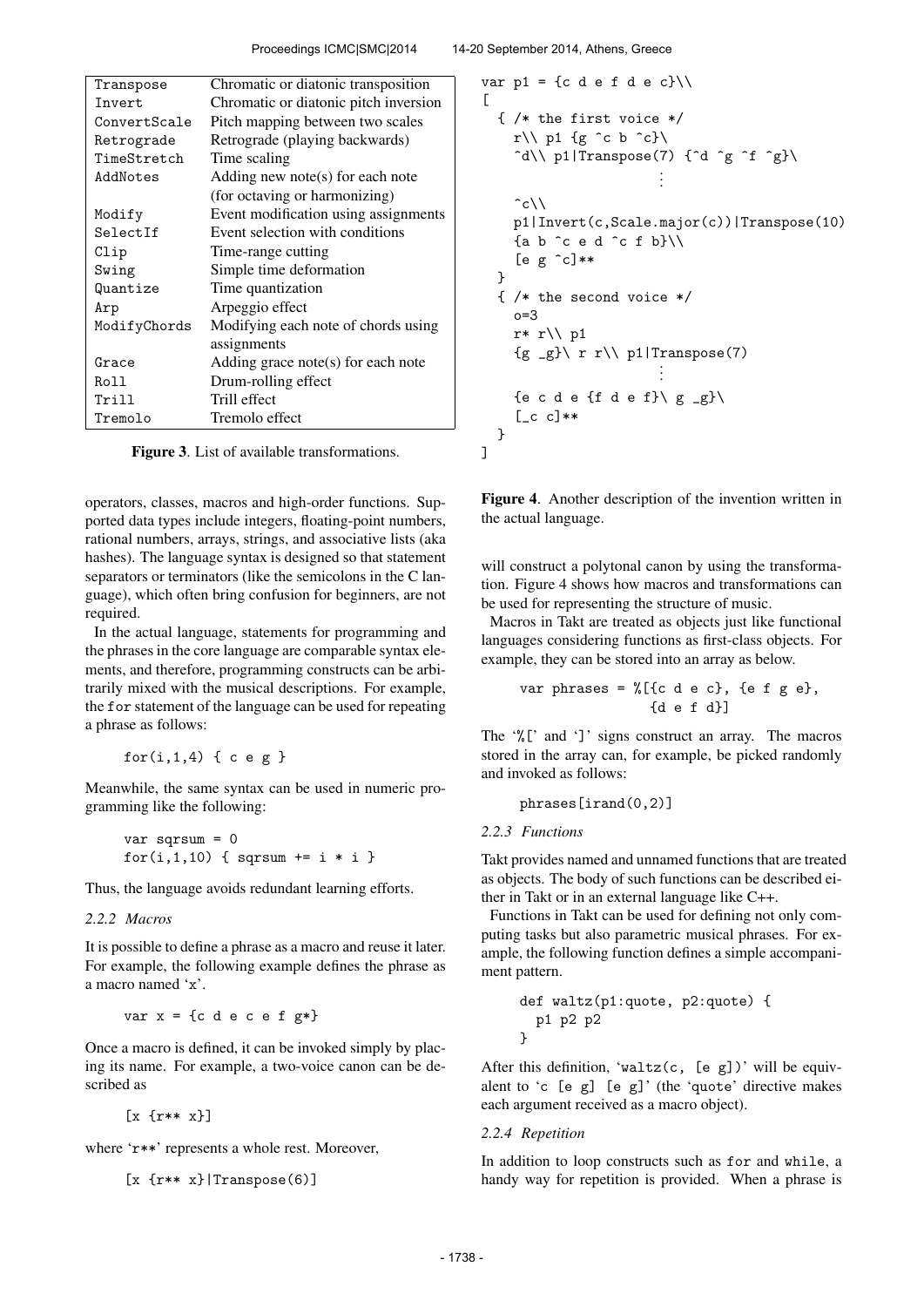```
def Transpose(semitones:number) {
  return %{
    class = Effector,
    def eventAction(ev:Event) {
      ev.n += semitones
      put(ev)
    }
  }
}
```
Figure 5. Example of user-defined transformation.

followed by ' $\mathcal{C}'$  with an integer i, the phrase is repeated i times (e.g., 'c@4'). Infinite loops are indicated by '@@'; for example, '{c d}@@' indefinitely plays alternating C and D notes.

#### *2.2.5 Event Buffers*

An event buffer is a data structure storing a list of timestamped events (e.g., note-on and note-off events) together with playing duration. Event buffers are convenient for manipulating phrases in a non-streaming way. An event buffer containing the events generated by a phrase  $p$  is constructed by an expression formed ' $\mathfrak{F}{p}$ '. Transformations can be applied to event buffers by the '|' operator; for example,

$$
var \; but = \${c} \; | \; Transpose(2)
$$

first creates an event buffer containing the events of the C note and then transforms it into a new event buffer containing events of the D pitch, which is assigned to the variable buf. The contents of an event buffer can be played just like a macro (e.g., after the above assignment, 'buf' will play the D note) or can be written to a standard MIDI file by calling a library function.

### *2.2.6 User-Defined Transformation*

The process of phrase transformation is user-programmable. It is given by defining a function called for each input event optionally with initialization and finalization functions. Figure 5 shows an example of such definition for transposition.

Transformations are categorized into streaming and nonstreaming types. In streaming transformation, input events must be processed in chronological order, while the nonstreaming (aka buffered) type allows random access of input events by using the event buffers discussed in Section 2.2.5. Streaming transformation is more favorable because it can be applied to infinite phrases or event streams from input devices. Nevertheless, some kinds of transformation such as retrograde (reverse play) can only be implemented with the non-streaming type.

Streaming transformations are further classified into two categories: non-rewinding or rewinding. Non-rewinding transformations (also called causal transformations) never decrease the time-stamp values of events. Transformations like pitch conversion belong to this category. On the other



Figure 6. Structure of the interpreter.

hand, rewinding transformations possibly decrease the timestamp values of events to some extent. They are useful, for example, for implementing time-quantizing transformation. Rewinding transformations can still be applied to infinite phrases; however, when they are used to a real-time event stream from an input device, the reduction of the time stamps becomes invalid.

## 3. THE INTERPRETER

The developed interpreter operates either in REPL mode or source-file mode. MIDI events generated by the interpreter are transmitted to MIDI output devices or stored to MIDI files. It is written in the C++ language and its current version consists of approximately 20,000 lines. Currently, the interpreter runs under Windows, Mac OS X, and Linux platforms; furthermore, porting to other platforms should be straightforward as long as the pthread thread library working with a timer with sufficient resolution is available.

#### 3.1 Organization

Figure 6 illustrates the structure of the interpreter. The command reader receives program code from the console and passes them to the lexical analyzer, in which they are converted to tokens. The parser analyzes the syntax of the token stream and evaluates expressions and statements in it. When the parser encounters an invocation of a macro, it expands the macro by pushing its definition (a list of tokens) back to the lexical analyzer. The interpreter body, maintaining contexts and function-calling stack frames, generates events in response to requests from the parser. The output manager stores those events in a priority queue and sends them to the MIDI output devices according to their time-stamp values. The device input manager buffers events from the MIDI input device.

To handle macros as first-class objects, the Takt interpreter does not use an internal intermediate language which many language interpreters employ for improving their speed. In order to overcome the performance penalty due to that, and also, to implement fibers described in the next section, the parser is hard-coded without using parser generators.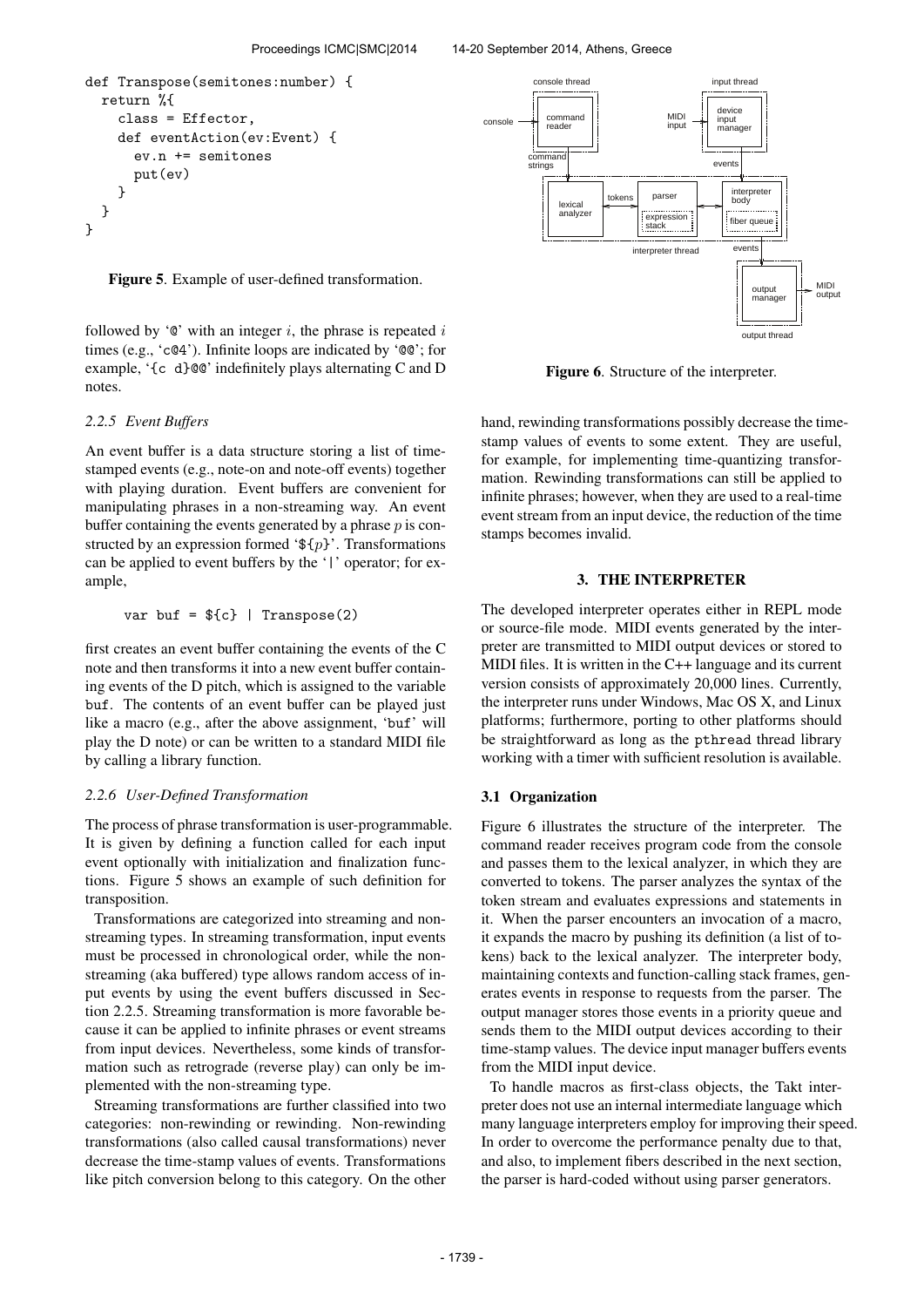The interpreter uses four operating-system threads. The command reader is executed in the original thread when the interpreter process is started. The lexical analyzer, the parser, and the interpreter body are run in a separate thread for allowing the background execution of input program code. The device input and output managers also use separate threads for improving the time accuracy of MIDI input/output.

Garbage collection is one of the important issues in language processing. To process events from the MIDI input device without pauses in the interpreter thread, traditional mark-and-sweep garbage collectors are not satisfactory. In the Takt interpreter, the incremental garbage collection algorithm proposed by Dijkstra et al. [11] is implemented.

#### 3.2 Fibers and Scheduling

The concurrent execution of program code indicated by the  $'[s]$ ' construct is realized using language-level fibers (aka coroutines). Each fiber keeps its own parser state, expression stack, and function-calling stack. Fiber switching occurs only when the execution of the current fiber is blocked, when a new fiber is created, or when such switching is explicitly indicated in the program code. The use of fibers offers better efficiency and easier mutual exclusion than using operating-system threads.

The scheduling of fibers is controlled by scheduling time  $ST_i$  associated with each fiber (here, i represents a fiber identifier). A priority queue of fibers is maintained in the interpreter body, and when fibers are switched, a fiber having the earliest scheduling time is picked for the candidate for the next execution. The candidate fiber  $j$  is executed immediately if  $ST_i \le GT$  where GT is the global time based on the operating system clock or is blocked until the condition is met otherwise. The time in the interpreter is represented in ticks (480ths of a quarter note), and mapping between ticks and seconds is maintained in the output manager.

When a transformation is applied to a phrase, a fiber is created. In order to realize the rewinding transformation described in Section 2.2.6, the fibers for the phrase and the transformation process need to be executed in advance relatively to other fibers. This "look-aheading" capability is controlled by a per-fiber parameter  $AD<sub>i</sub>$  called *aheadness*, which determines how the execution of fiber  $i$  should be scheduled earlier than a base fiber  $\beta_i$ .

The scheduling time  $ST_i$  is calculated as follows. The interpreter constructs a weighted directed forest in which each vertex corresponds to a fiber and each arc is  $(\beta_i, i)$ with its weight being  $AD_i$ . Then, the weighted height  $AC_i$ of each vertex is calculated. The height is called *cumulative aheadness*. Finally, the scheduling time is calculated by

$$
ST_i = LT_i - AC_i
$$

where  $LT_i$  is the local time of fiber *i*.

#### 3.3 Performance

Although the speed of the interpreter may not be a primary concern of event-level (i.e., not signal-level) music

|                                                   | Takt       | Lilypond 2.18.2 |
|---------------------------------------------------|------------|-----------------|
| Random note generation                            | 7.4 sec.   | $9.4$ sec.      |
| Note generation based on<br>the Fibonacci numbers | $6.8$ sec. | 3.7 sec.        |

Table 1. Comparison of the interpreter performance.

languages, it may have an impact on huge length music or pieces using time-consuming algorithms.

Table 1 shows calculation time for simple benchmarking programs, comparing with Lilypond [6] with its typesetting capability disabled. The first benchmark generates a MIDI file containing 100,000 notes with random pitches on the C major scale. The second benchmark calculates the first 30 Fibonacci numbers using the naive recursive algorithm, maps them to note numbers on the C major scale, and generates a MIDI file containing 30 notes. The Lilypond input files contain embedded Scheme code for implementing such algorithms. All the programs were executed on the Intel Core2 Q9550 2.83GHz processor under the Windows Vista operating system.

As seen from the result, the Takt interpreter is faster in simple note generation; however, it is 1.8 times slower in the benchmark requiring intensive algorithmic calculation. This is partly because the Takt language pursues maximum flexibility with the power of macros, while Scheme better concentrates on performance. The author believes that, in event-level music applications, the superiority in description capability outweighs the performance penalty.

#### 3.4 Supporting Tools

In addition to the interpreter, a translator from MIDI files to Takt and a language-specific editor based on Emacs are provided. The translator analyzes chords, polyphonic structures, and continuous parameter changes in the input MIDI file and outputs equivalent Takt code, which can be edited and converted back to a MIDI file by the interpreter. The Emacs interface enables us to enter pitch names from a MIDI keyboard and to play a described score with a feature of a score-tracking cursor for indicating the current playing position. The score-tracking cursor helps non-experts to understand the Takt score description.

## 4. RELATED WORK

Interactive programming tools for algorithmic composition or real-time MIDI processing have been developed over the decades. Some of them are well matured and widely accepted as standard tools. They can be categorized into two types: visual language based and textual language based.

Max [12], Pd [13] and OpenMusic [14] belong to the former category. In general, visual languages are easy to learn and convenient for creating interactive control programs using graphical components such as buttons and sliders. However, developing large-scale programs in visual languages is generally considered to be difficult and that is why textual languages are mainly used today for developing software applications as well as hardware systems. As a remedy for this problem, each tool provides a way